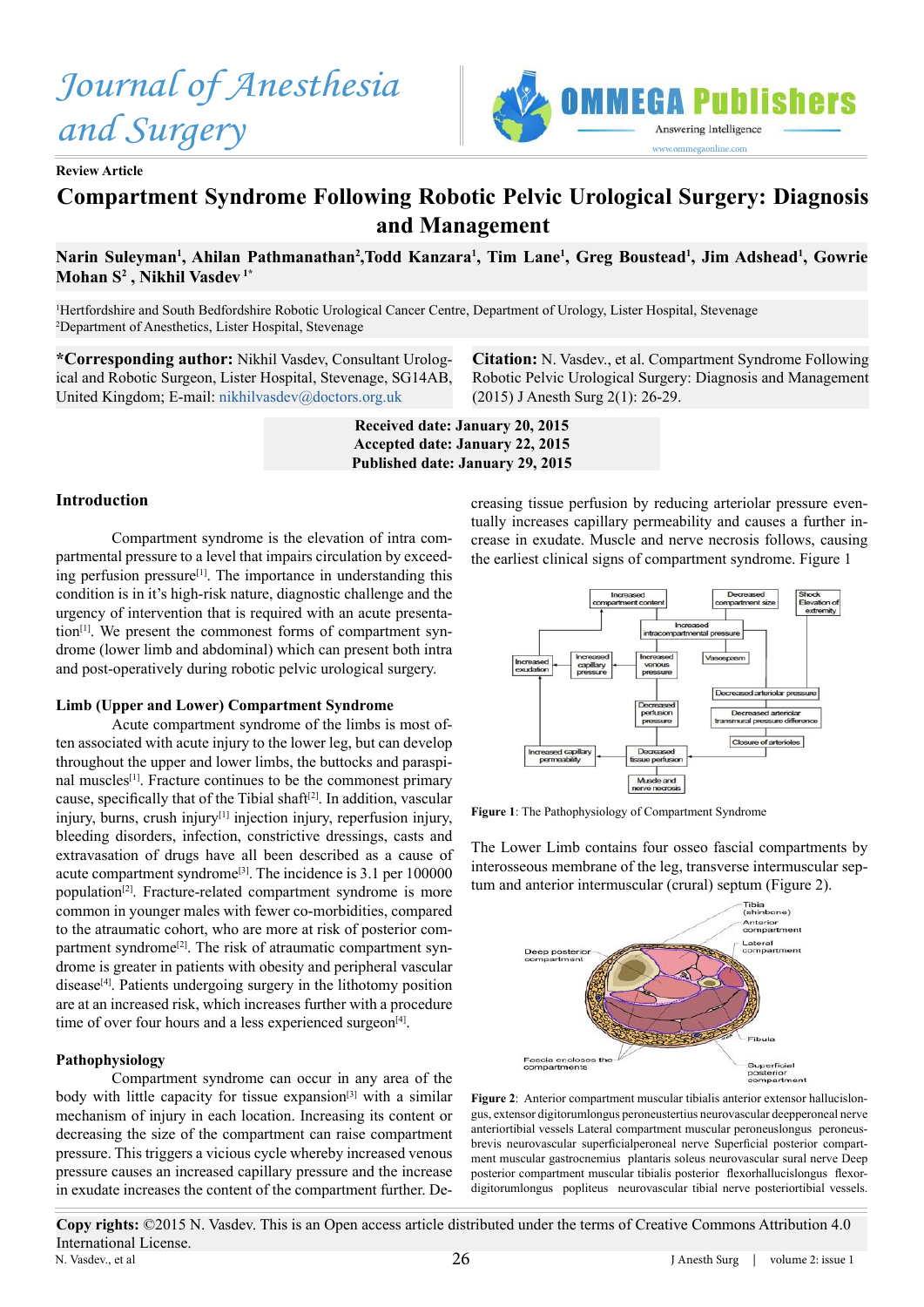#### **Diagnosis**

Diagnosis is delayed in those with an atraumatic cause[5], patients whose mental status prevents communication of pain[1] and those with long-acting nerve blocks, which can mask the early signs of compartment syndrome<sup>[6]</sup>.

## **Clinical**

Compartment syndrome has typically been a clinical diagnosis, comprising of the presence of the six "P's". These are pain, on passive stretch of the muscles in question[3], out of proportion to the injury and increasing analgesia requirements, parasthesia as an early feature due to ischaemia of peripheral nerves, paralysis, pallor, pulselessness, and poikothermia<sup>[1]</sup>. The latter three of these are late signs, by which time ischaemic changes may be irreversible<sup>[3]</sup>.

## **Pressure Measurement**

Measurement of intra-compartmental pressures may not be necessary if there is a high index of clinical suspicion. However, when doubt remains, a transducer connected to a catheter is introduced under aseptic conditions into the compartment, within 5cm of the zone of injury<sup>[3]</sup>. There is a case for continuous intra-compartmental pressure monitoring in all patients at risk of compartment syndrome, in order to detect it before the onset of clinical signs and reducing time to definitive treatment and decreasing complication rate<sup>[7]</sup>.

Healthy muscle has an intra-compartmental pressure of around 10mmHg[8]. A pressure of 30mmHg is thought to be the level at which microcirculation is compromised as muscle blood flow cannot be maintained and the fascia is maximally stretched<sup>[9]</sup>. This level is different to the pressure at which irreversible damage is done, as this varies according to the perfusion pressure and whether a patient's blood pressure is able to maintain adequate tissue perfusion<sup>[10]</sup>. The difference between the diastolic blood pressure and the intra-compartmental pressure is known as the 'delta pressure<sup>[3]</sup>. A delta pressure of 30mmHg or below is widely accepted as the point at which treatment should be initiated<sup>[11,12]</sup>.

# **Anesthetic Considerations**

As already mentioned, prolonged positioning in lithotomy poses an increased risk of compartment syndrome. The reasons for this are thought to be multifactorial.

Firstly, arterial perfusion of the lower limb is reduced when the legs are elevated above the level of the heart. This may be further impaired by Trendelenberg positioning[4]. Any hypotension associated with general anaesthesia and/or central neuraxial blockade may further exacerbate this. Furthermore, in the presence of peripheral vascular disease, the onset of microvascular ischaemia may be significantly accelerated and therefore a high degree of vigilance should be maintained<sup>[13]</sup>. Secondly, venous stasis may compromise blood flow to the lower limb. This may arise through kinking of the veins in the groin or from external pressure exerted by stirrups<sup>[13]</sup>. Finally, an increased compartmental pressure related to the weight of the limb may also reduce flow and thus patients with a high body mass index are at higher risk[22]. Similarly, antiembolism stockings and the repeated cycling of pneumatic compression calf pumpsare also implicated with a reduction in flow<sup>[13]</sup>.

The pain associated with microvascular ischaemia has a low sensitivity and positive predictive value in diagnosing acute compartment syndrome<sup>[14]</sup>. Moreover, the administration of any form of analgesia has been implicated in delayed recognition of symptoms[14]. Despite this controversy, it is considered inhumane to withhold analgesia for this purpose. The evidence that regional and patient controlled analgesia delays diagnosis is also unconvincing<sup>[6,14]</sup>. On the contrary, it may actually facilitate diagnosis with breakthrough pain in the presence of a good working block<sup>[14]</sup>. As such, the use of low dose local anesthetics in central neuraxial blockade for analgesic purposes is considered acceptable. On the other hand, a dense sensory and motor block is not to be recommended.

# **Treatment**

## **Risk Management**

Paying attention to details such as intraoperative positioning, anaesthetic choice, stocking and splint placement can decrease the risk of acute compartment syndrome<sup>[1]</sup>. In this regard, measures that may be employed include limiting the height of the legs above the heart<sup>[15]</sup>, maintaining an adequate blood pressure for the duration of surgery and improving padding around the legs to avoid pressure on the calves<sup>[15]</sup>. If surgery is prolonged, placing the legs supine after 2 hours is recommended, in addition to minimizing the overall duration of surgery. Staff vigilance, education and training also contribute to minimizing the risk.

The use of pulse oximetry in the diagnosisis not reliable as pulses may still be palpable in the early stages of acute compartment syndrome<sup>[16]</sup>. Another non-invasive monitoring method includes Near-Infrared spectroscopy (NIRS) which may be more sensitive, though this is expensive and only measures to a limited depth<sup>[16]</sup>. In cases where the diagnosis is unclear, creatine phosphokinase(CK) released during muscle necrosismay be helpful $[16]$ .

#### **Immediate Measures**

Immediate management involves the removal of external compressive forces and releasing any casts or dressings. The limb should be kept at the level of the heart for optimal arterial flow<sup>[3]</sup>. There is a threat to life as well as limb and potential renal failure must be anticipated and aggressively countered with intravenous fluids and supplemental oxygen. Early assessment of hypovolaemia, metabolic acidosis and myoglobinaemia must be carried out in conjunction with regular blood biochemistry and urinalysis. A normal cardiac output and blood pressure will maintain perfusion and avoid compounding any existing tissue injury[17].

#### **Surgical Treatment**

If clinical features do not improve with simple measures, emergency definitive surgical fasciotomy is indicated within six hours to prevent irreversible myoneural damage<sup>[3]</sup>. The aims of fasciotomy are to achieve an adequate and extensile incision, complete release of all compartments involved whilst preserving vital structures[3]. Thorough debridement is part of the procedure and a second look with further debridement is usually required 48-2 hours later<sup>[3]</sup>. Orthopaedic, vascular and plastic surgery input may be required to deal with the associated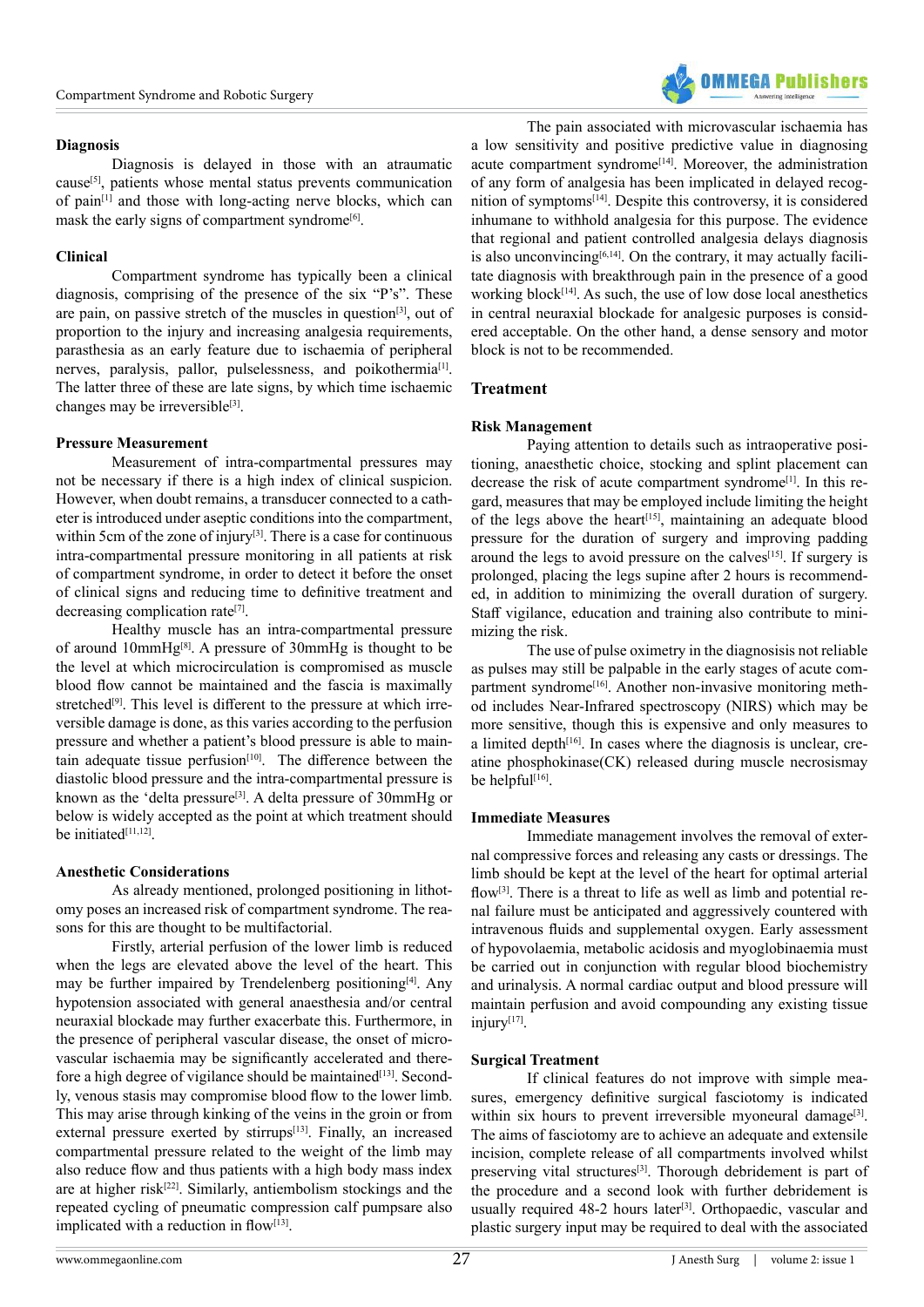injuries. Primary amputation may be indicated if diagnosis has been delayed in a case of significant trauma where muscle function is absent<sup>[3]</sup>. Fasciotomy after eight hours is controversial and the potential benefit is outweighed by the increased risk of infection, delay to amputation and multi-organ failure<sup>[18]</sup>. Figure 3



**Figure 3**: Fasciotomy Incision

## **Wound Management**

Wound management remains a controversial subject with a variation in practice. Most leave the wound open with delayed primary closure or skin grafting at day 7-10 after complete resolution of the compartment syndrome[3]. In the interim, coverage is achieved with simple absorbant dressings, semi-permeable membranes, a 'bootlace' pattern of vessel loops or negative pressure dressings<sup>[3]</sup>.

# **Complications**

Delayed diagnosis increases the risk of failed treatment, poor outcomes, additional operations, the possibility of amputation, loss of motion, increased expenses and legal ramifications[1].

#### **Systemic**

Post-operatively, pain is a major feature and regular analgesia is required<sup>[3]</sup>. Vigilance regarding rhabdomyolysis and acute renal failure is required and adequate urine output should be maintained with intravenous fluids<sup>[3]</sup>. Renal replacement therapy may be required to avoid intractable hyperkalaemia and subsequent death<sup>[4]</sup>. Forced-alkaline diuresis with mannitol may be beneficial in preventing the acute renal failure secondary to rhabdomyolysis[16].

# **Wound Complications**

There are multiple complications associated with fasciotomy, in order of decreasing frequency; Altered sensation within the margins of the wound (77%) Dry, scaly skin (40%) Pruritus (33%) Discolored wounds (30%) Swollen limbs (25%) Tethered scars (26%)

Recurrent ulceration (13%) Muscle herniation (13%)

Pain related to the wound (10%)

Tethered tendons (7%)

Chronic venous insufficiency due to impaired calf muscle pumps[19]

# **Legal**

Acute compartment syndrome is a common source of litigation

and most frequently, in cases where compartment pressures were not measured, there was a malpositioning of the compartment monitor or another equipment error<sup>[3]</sup>.

## **Abdominal Compartment Syndrome**

Abdominal compartment syndrome is a sustained intra-abdominal pressure greater than 20mmHg with the presence of an attributable organ failure[20]. Again, a successful outcome is reliant on early and accurate diagnosis and timely definitive treatment[21].

# **Causes and Diagnosis**

The aggressive fluid resuscitation associated with goal directed therapies have been linked with the undesired consequence of abdominal compartment syndrome<sup>[21]</sup>, occurring in  $4.2\%$  of patients requiring critical care<sup>[19]</sup>. The groups most at risk are the post-operative patients who have experienced near exsanguination, patients who have undergone large volume fluid resuscitation for severe sepsis or thermal injury, and general surgical patients who have required large volume fluid replacement for an abdominal pathology<sup>[21]</sup>. The gold standard for monitoring intra-abdominal pressure is the intravesicular technique; using a pressure transducer attached to an indwelling urinary catheter and a syringe to infuse fluid $[22]$ .

## **Pathophysiology**

Many organ systems are vulnerable to the effects of a raised intra-abdominal pressure. The cardiac system is affected due to decreased venous return<sup>[21]</sup> and the respiratory system is affected by the functional restriction of diaphragmatic movement and pulmonary expansion, with subsequent hypoxia<sup>[23]</sup>. Renal dysfunction is due to extrinsic renal vein and inferior vena cava compression, causing reduced glomerular filtration and subsequent water conservation<sup>[24]</sup>, in addition to the rhabdomyolysis caused by muscle crush injury<sup>[24]</sup>. In addition reperfusion of the central nervous system, liver and gastrointestinal tract can cause visceral oedema<sup>[21]</sup>.

# **Treatment**

Medical and surgical treatments of abdominal compartment syndrome need not be mutually exclusive. The main aim of therapy is to evacuate intraluminal contents and intra-abdominal space lesions, improve abdominal wall compliance and to optimize fluids and perfusion<sup>[20]</sup>. Therefore NG tubes, rectal tubes and enemas are used in conjunction with percutaneous drainage and surgical evacuation of abdominal contents[20]. If laparostomy is performed, at least one reexploration is required prior to definitive closure<sup>[25]</sup>. There are many wound management options if unable to close, including techniques to stretch fascia and temporary mesh followed by a split thickness graft<sup>[21]</sup>. Abdominal wall reconstruction usually follows 6 to 12 months after the last operation, after inflammation has subsided $[21]$ .

# **References**

[1. Garner, M.R., Taylor, S.A., Gausden, E., et al. Compartment syn](http://www.ncbi.nlm.nih.gov/pubmed/25050098)[drome: diagnosis, management, and unique concerns in the twenty-first](http://www.ncbi.nlm.nih.gov/pubmed/25050098) [century. \(2014\) HSSJ 10\(2\): 143-152](http://www.ncbi.nlm.nih.gov/pubmed/25050098)

[2. McQueen, M.M., Gaston, P., Court Brown, C.M. Acute compartment](http://www.ncbi.nlm.nih.gov/pubmed/10755426)